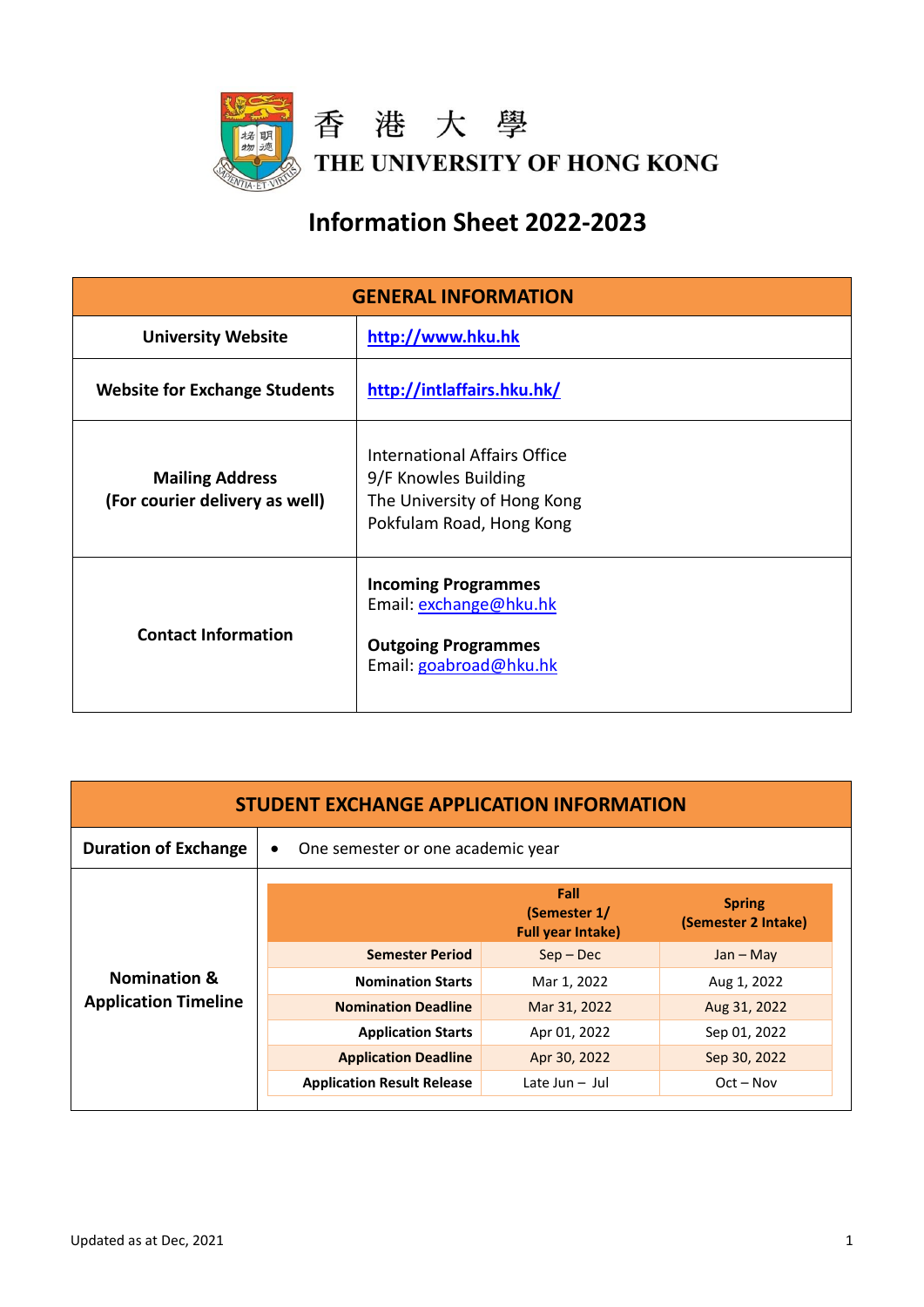|                                                               |                                                                                                                                                                                                                                                                                                                                                                                                                                                                                           | Home institution has an exchange partnership with HKU                                                                                                                            |                                                                                                                                                 |
|---------------------------------------------------------------|-------------------------------------------------------------------------------------------------------------------------------------------------------------------------------------------------------------------------------------------------------------------------------------------------------------------------------------------------------------------------------------------------------------------------------------------------------------------------------------------|----------------------------------------------------------------------------------------------------------------------------------------------------------------------------------|-------------------------------------------------------------------------------------------------------------------------------------------------|
|                                                               | $\bullet$<br>the time they start at HKU                                                                                                                                                                                                                                                                                                                                                                                                                                                   | Student has undertaken a minimum one year of university level study by                                                                                                           |                                                                                                                                                 |
|                                                               | $\bullet$                                                                                                                                                                                                                                                                                                                                                                                                                                                                                 | Both native and non-native English speakers must provide valid and<br>acceptable English Proficiency Proof                                                                       |                                                                                                                                                 |
|                                                               | Students should meet higher entry requirements if they are applying for<br>the below faculties:                                                                                                                                                                                                                                                                                                                                                                                           |                                                                                                                                                                                  |                                                                                                                                                 |
|                                                               |                                                                                                                                                                                                                                                                                                                                                                                                                                                                                           | <b>Faculty of Law</b>                                                                                                                                                            | <b>Faculty of</b><br><b>Business &amp; Economics</b>                                                                                            |
| <b>Entry Requirements</b>                                     | <b>Academic Results</b>                                                                                                                                                                                                                                                                                                                                                                                                                                                                   | The minimum standard for<br>admission for exchange and<br>visiting students is a grade<br>point average of 3.33 (which<br>converts to the letter grade of<br>B+) on a 4.3 scale. | B average/CGPA 3.0/<br>Satisfactory level                                                                                                       |
|                                                               |                                                                                                                                                                                                                                                                                                                                                                                                                                                                                           | Applications with a slightly<br>lower GPA will be considered<br>only if justifications<br>are<br>provided.                                                                       |                                                                                                                                                 |
|                                                               | <b>English Language</b><br>Proficiency                                                                                                                                                                                                                                                                                                                                                                                                                                                    | TOEFL (iBT) 97 or<br>IELTS 7.0 with no subtest<br>below 6.5                                                                                                                      | Minimum English<br>Proficiency Proof<br>Requirement                                                                                             |
| <b>Nomination</b><br>Procedures by<br><b>Home Institution</b> | Home institutions that have student exchange partnerships with HKU<br>$\bullet$<br>may submit nomination online through HKU Incoming Exchange<br><b>Application system</b><br>Please refer to step-by-step online nomination guide:<br><b>Nomination Procedures</b><br><b>HKU Exchange Partner User Manual</b><br>The following Supporting Documents must be uploaded by home<br>$\bullet$<br>institution during nomination, any direct submission from students will<br>NOT be accepted. |                                                                                                                                                                                  |                                                                                                                                                 |
|                                                               | <b>Supporting Documents</b>                                                                                                                                                                                                                                                                                                                                                                                                                                                               |                                                                                                                                                                                  | <b>Document Requirements</b><br>(Uploaded by home institution)                                                                                  |
|                                                               | <b>Official Academic</b><br><b>Transcript</b>                                                                                                                                                                                                                                                                                                                                                                                                                                             | $\bullet$<br><b>English</b><br>$\bullet$<br>be accepted<br>$\bullet$<br>other languages                                                                                          | Academic transcript must be official and in<br>Online / unofficial academic results will NOT<br>Include English translation if transcript is in |
|                                                               | <b>English Proficiency</b><br>Proof                                                                                                                                                                                                                                                                                                                                                                                                                                                       | $\bullet$<br><b>Proficiency Proof</b>                                                                                                                                            | Native & non-native English speakers must<br>both provide valid and acceptable English                                                          |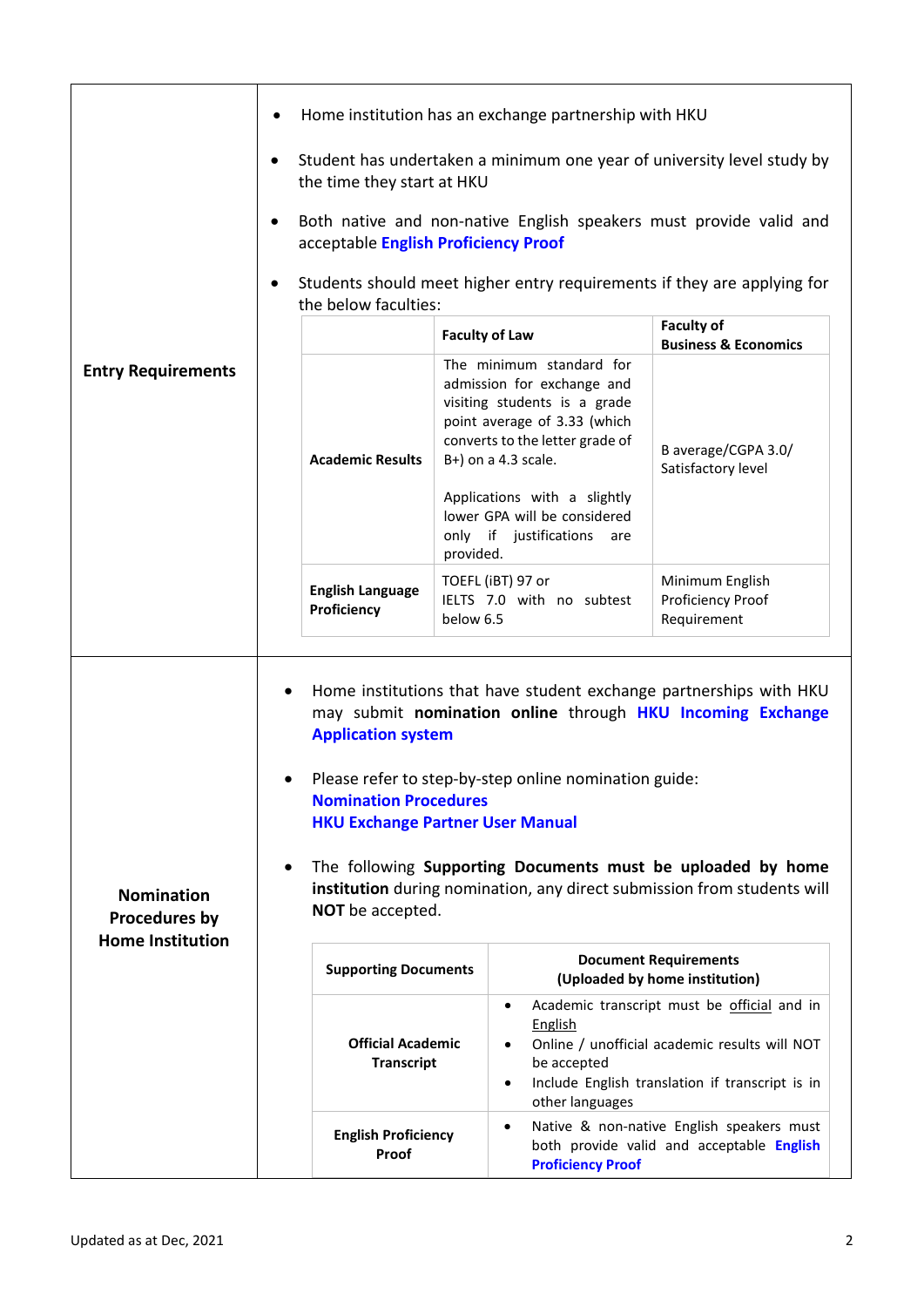|                                                  |                                                             | Students will be invited for online exchange application through email<br>(Login credentials & application instructions will be included)<br>Students are advised to complete online application no later than the<br>application deadline. Late submission will not be considered.<br>Students may refer to the step-by-step application procedures<br>Proposed Study Plan at HKU is required in the online application<br>This is only a <b>preliminary course plan</b> for faculty's review on students'                                                                                                                                               |
|--------------------------------------------------|-------------------------------------------------------------|-----------------------------------------------------------------------------------------------------------------------------------------------------------------------------------------------------------------------------------------------------------------------------------------------------------------------------------------------------------------------------------------------------------------------------------------------------------------------------------------------------------------------------------------------------------------------------------------------------------------------------------------------------------|
| <b>Exchange Application</b><br><b>Procedures</b> | <b>Faculties.</b><br><b>Personal Statement Requirements</b> | application, they are NOT enrolled to these courses. Courses options can<br>be found on Academic Information page > Available Courses offered by<br>The approval of courses is on a case-by-case basis / subject to the Faculty's<br>approval. Actual enrolment is subject to class availability, courses offered<br>in the first semester, quota and class schedule.<br>[This information is subject to change without prior notice]<br>Students may wish to explain why they are interested in HKU and its<br>exchange programme. There is no word limit for the Personal Statement.<br>The following Supporting Documents must be uploaded by student. |
|                                                  | <b>Supporting Documents</b>                                 | <b>Document Requirements</b><br>(Uploaded by students)                                                                                                                                                                                                                                                                                                                                                                                                                                                                                                                                                                                                    |
|                                                  | <b>Copy of Passport</b>                                     | Copy of Passport Personal information page must<br>be clearly visible (including machine readable<br>lines)<br>Passport validity date must be able to cover the<br>$\bullet$<br>end of your proposed exchange period with 6<br>extra months                                                                                                                                                                                                                                                                                                                                                                                                               |
|                                                  | <b>Curriculum Vitae (CV)</b>                                | Only applicable to Faculty of Law applicants<br>$\bullet$                                                                                                                                                                                                                                                                                                                                                                                                                                                                                                                                                                                                 |
|                                                  |                                                             |                                                                                                                                                                                                                                                                                                                                                                                                                                                                                                                                                                                                                                                           |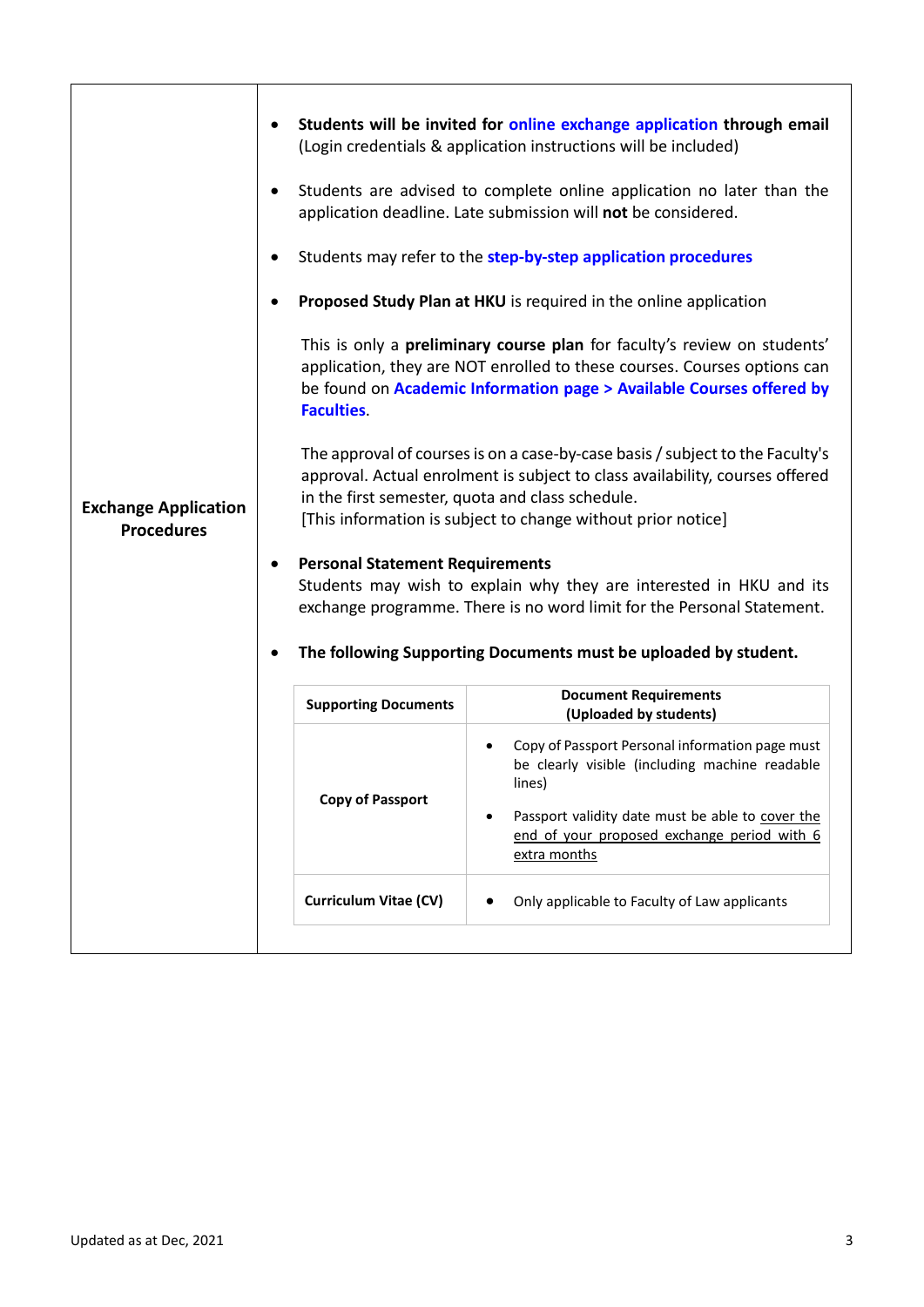| <b>Visa Application</b><br><b>Procedures</b> | Students must complete online visa application by the visa application<br>$\bullet$<br>deadline and send hard copies of application documents to designated<br>visa office after receiving instructions.<br>[Please do not mail the visa application to International Affairs Office]<br>Please note that it will take at least 10 weeks to process student's visa<br>$\bullet$<br>application and the visa application fee is non-refundable.<br>For<br>general<br>visa<br>application<br>procedures,<br>please<br>refer<br>to<br>https://www.studentvisa.hku.hk/                                                                                                                                                                                                                                                                                                                                                                                                                                                                                                              |
|----------------------------------------------|---------------------------------------------------------------------------------------------------------------------------------------------------------------------------------------------------------------------------------------------------------------------------------------------------------------------------------------------------------------------------------------------------------------------------------------------------------------------------------------------------------------------------------------------------------------------------------------------------------------------------------------------------------------------------------------------------------------------------------------------------------------------------------------------------------------------------------------------------------------------------------------------------------------------------------------------------------------------------------------------------------------------------------------------------------------------------------|
| <b>Accommodation</b><br><b>Application</b>   | Students should make application online through CEDARS Accommodation<br><b>Office Accommodation Application Link</b><br>Housing resources are limited, students are suggested to apply for<br>accommodation as soon as possible.                                                                                                                                                                                                                                                                                                                                                                                                                                                                                                                                                                                                                                                                                                                                                                                                                                                |
| Acceptance<br><b>Procedures</b>              | After the application deadline, student's exchange application will undergo<br>review by proposed faculty. The processing of application will take up to<br>1.5 months.<br>Results Announcement/Notice of Admission will be released by email.<br>Students must complete the below steps to accept their offer:<br>Step 1: Sign and submit Notice of Admission<br>Login to the online application account to accept / decline the offer<br>and upload the signed Notice of Admission.<br>Send a copy of the signed Notice of Admission to your host faculty by<br>email.<br><b>Step 2: Secure Visa Application</b><br>Upload a copy of the signed Notice of Admission to your online visa<br>application.<br>PRC China students: https://studentvisa-mainland.hku.hk<br>International/Macao/Taiwan students: https://studentvisa-<br>overseas.hku.hk/<br><b>Step 3: Secure Accommodation Application</b><br>Send a copy of the signed Notice of Admission to CEDARS<br>Accommodation Office at accommodation@cedars.hku.hk for their<br>further processing of hall application. |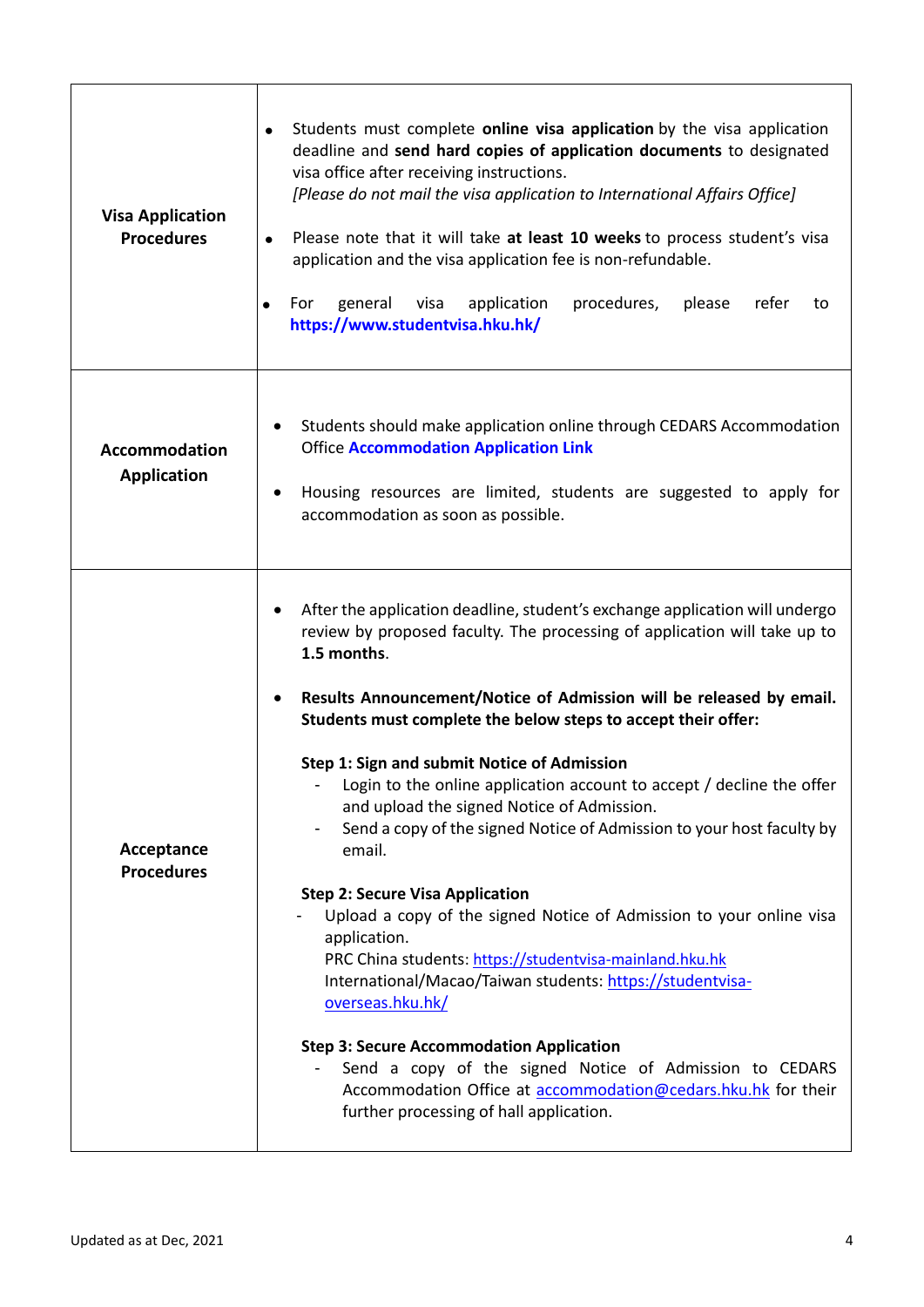| <b>ACADEMIC INFORMATION</b>                                             |                                                                                                                                                                                                                                                                                                                                                                                                               |  |
|-------------------------------------------------------------------------|---------------------------------------------------------------------------------------------------------------------------------------------------------------------------------------------------------------------------------------------------------------------------------------------------------------------------------------------------------------------------------------------------------------|--|
| <b>Courses Available for</b><br><b>Exchange Students</b>                | Please refer to <b>Academic Information</b> page for details.                                                                                                                                                                                                                                                                                                                                                 |  |
| <b>Restricted</b><br><b>Programmes/Courses</b><br>for Exchange Students | Programmes or courses offered by the following Faculties are NOT<br>opened to exchange students:<br><b>Faculty of Dentistry</b><br>Li Ka Shing Faculty of Medicine<br>BSc (Exercise and Health) Programme<br>Most final year project courses provided by all faculties                                                                                                                                        |  |
| <b>Course Load Information</b>                                          | 6 credits per course in general.<br>Students are required to take 24 to 30 credits in each semester<br>subject to approval of Dean / Head of Department.<br>50% of the course load must be chosen from ONE faculty with the<br>$\bullet$<br>remaining credits from other faculties.<br>Detailed information can be found in <b>Academic Information &gt;</b><br><b>Available Courses offered by Faculties</b> |  |
| Language of Instruction                                                 | All courses are taught in English, except for courses offered by the<br>Department of Chinese (course codes start with CHIN e.g. CHIN2013)                                                                                                                                                                                                                                                                    |  |
| <b>Academic Calendar &amp;</b><br><b>Semester Dates</b>                 | • Academic Advising Office - Important Academic Dates<br>International Affairs Office - Academic Information > Key Semester<br><b>Dates</b>                                                                                                                                                                                                                                                                   |  |
| <b>University Number (UID) &amp;</b><br><b>Portal Account</b>           | UID and Portal account details will be sent to students by email around<br>1 to 2 weeks before semester starts.                                                                                                                                                                                                                                                                                               |  |
| <b>Online Master Registration</b>                                       | After obtaining HKU Portal account details, students should<br>$\bullet$<br>complete Online Master Registration via HKU Portal immediately.<br>Students may refer to Arrival Advice > Preparation before arriving<br>$\bullet$<br><b>HKU &gt; Online Master Registration</b>                                                                                                                                  |  |
| <b>Student</b><br><b>Registration Procedures</b>                        | Students may refer to Arrival Advice > Preparation before arriving<br><b>HKU &gt; Student Registration Procedures</b>                                                                                                                                                                                                                                                                                         |  |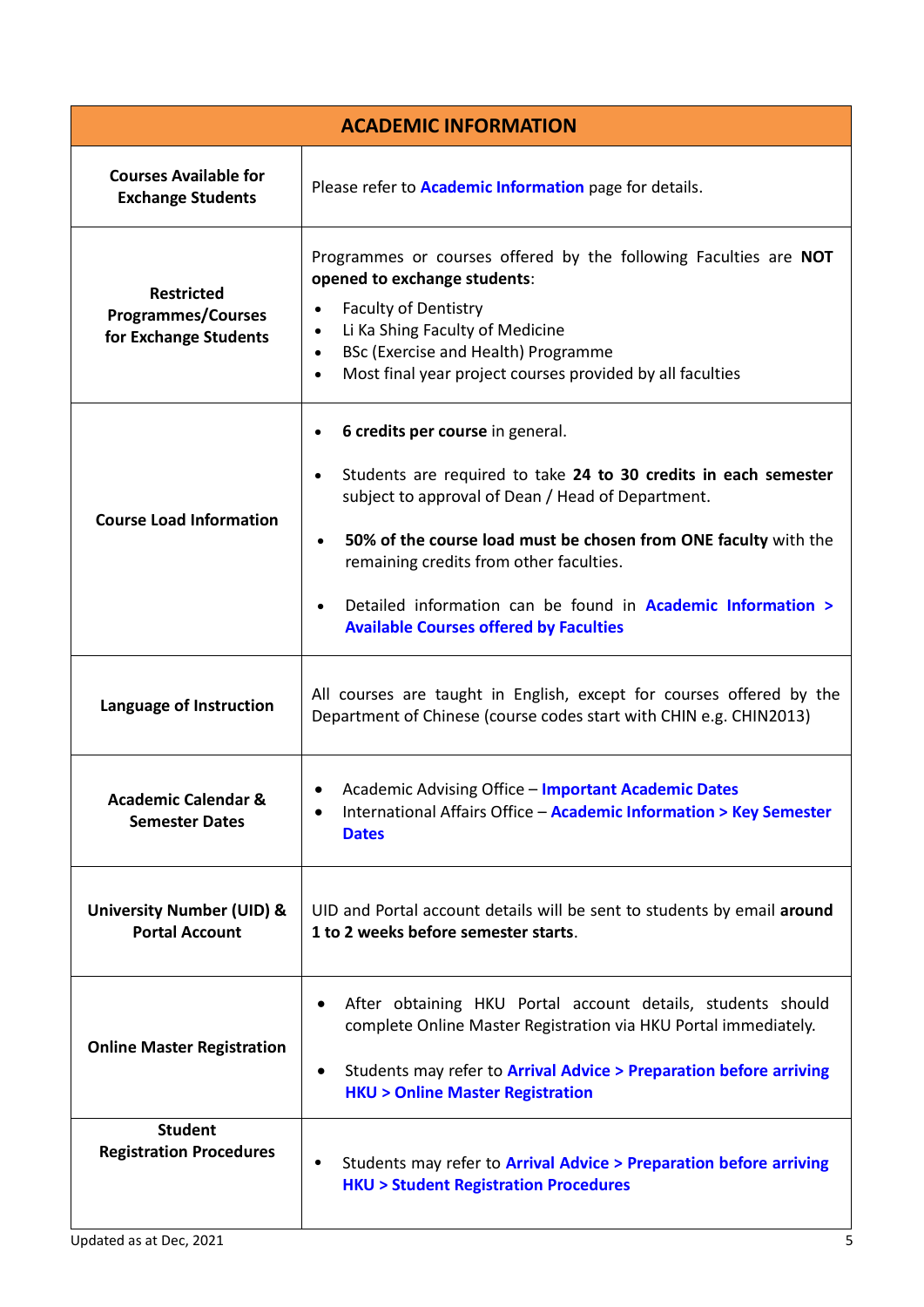| <b>Course Enrollment</b>                  | Student are not enrolled to courses stated in the Notice of Admission,<br>they are only eligible to take those courses.<br>All students MUST enrol for courses during Course Selection (only<br>$\bullet$<br>available in Semester One) or Add/Drop Period (available in Semester<br>One and Semester Two).<br>Course enrolment is completed online via <b>HKU Portal</b> . Students will<br>$\bullet$<br>only be allowed to enrol into courses during the schedule of Course<br>Selection or Add/Drop Period. For detailed instructions, they may<br>refer to Quick Guide on Course Selection and Enrolment<br>The approval of courses is on a case-by-case basis and subject to the<br>Faculty's approval. Actual enrolment is subject to class availability,<br>courses offered in the first semester, quota and class schedule.<br>Students are recommended to check the course pre-requisites before<br>selecting courses. [This information is subject to change without<br>prior notice] |
|-------------------------------------------|-------------------------------------------------------------------------------------------------------------------------------------------------------------------------------------------------------------------------------------------------------------------------------------------------------------------------------------------------------------------------------------------------------------------------------------------------------------------------------------------------------------------------------------------------------------------------------------------------------------------------------------------------------------------------------------------------------------------------------------------------------------------------------------------------------------------------------------------------------------------------------------------------------------------------------------------------------------------------------------------------|
| <b>Academic Transcript</b><br>Arrangement | No hard copy of official transcript will be mailed to student's home<br>institutions.<br>If home institution does not accept electronic copy of exam results,<br>$\bullet$<br>student may apply for official transcript. Official transcripts are only<br>available in hard copy.<br>Students may apply through Academic Support and Examination<br>$\bullet$<br>Section after their exam results are announced<br>The above arrangement is applicable to all University-level<br>$\bullet$<br><b>Incoming Exchange students.</b><br>If students are nominated through Faculty /Departmental level<br>exchange agreements, they may consult with corresponding faculty<br>office on transcript arrangement.                                                                                                                                                                                                                                                                                     |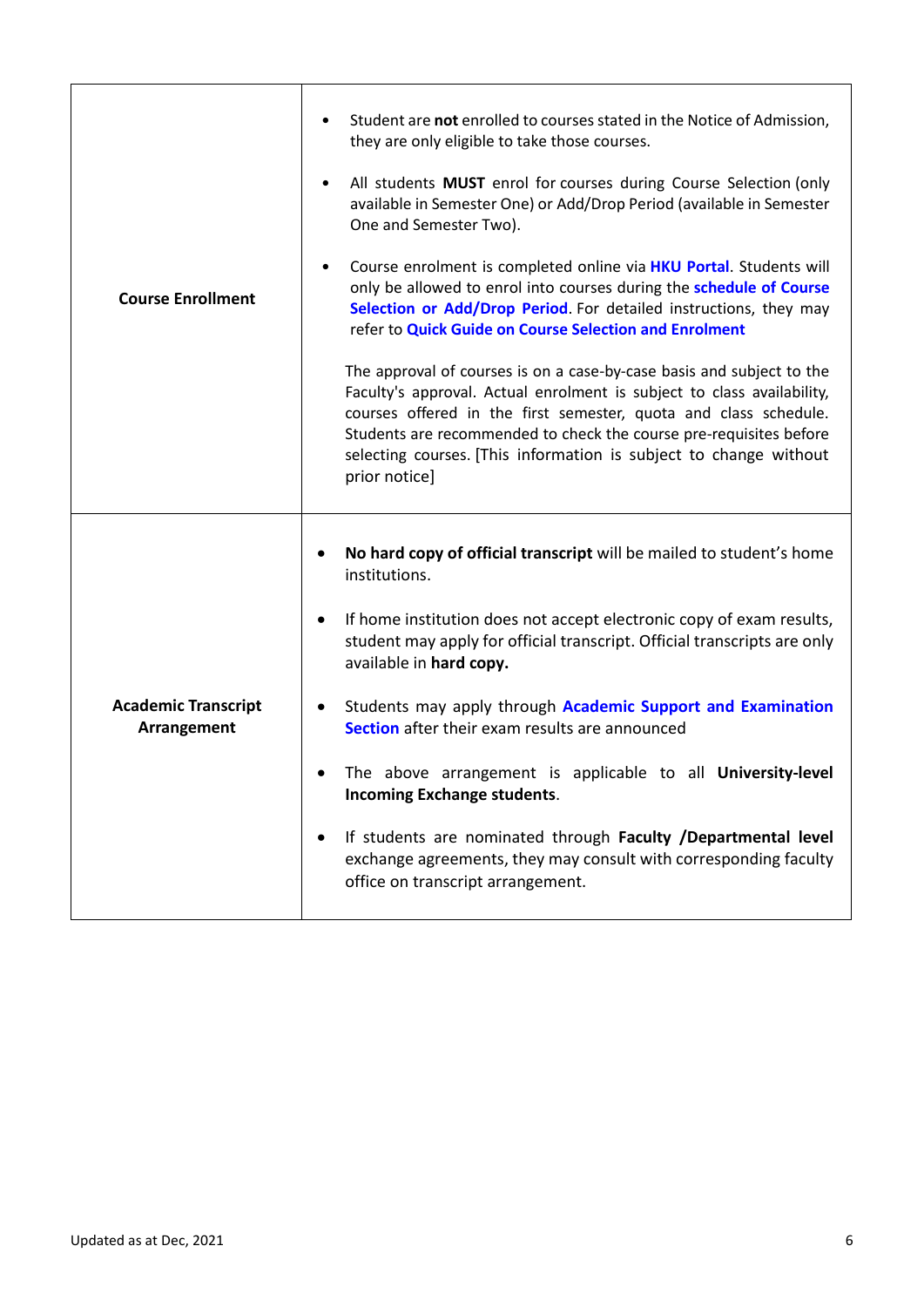## **HKU Summer Institute**

HKU Summer Institute offers a wide range of programmes delivered by different faculties, providing quality learning and invaluable study abroad opportunity for students. The programmes are open to all undergraduates and are best suited for students who are looking to expand their academic and cultural horizons during summer in one of the most vibrant cities in Asia.

HKU Summer Institute offers more than 30 credit-bearing and non-credit-bearing programmes in the fields of Arts and Humanities, Social Sciences, Business and Economics, and Science. These programmes are delivered in the form of lectures by acclaimed HKU professors and prestigious scholars, and also in the form of workshops, site visits, field trips and case discussion. Alongside, students are provided with the opportunities to participate in cultural and social activities, which enable students to have some personal experience of the local culture and acquire a deeper understanding of the local community.

For list of courses and application procedures, please visit: <https://summerinstitute.hku.hk/>

## **HKU Summer Institute**

Email: [ugsummer@hku.hk](mailto:ugsummer@hku.hk)

| <b>ARRIVAL GUIDE &amp; STUDENT SUPPORT SERVICES</b> |                                                                                                                                                                                                                                                                                                                                                                                                                                                                                                          |  |
|-----------------------------------------------------|----------------------------------------------------------------------------------------------------------------------------------------------------------------------------------------------------------------------------------------------------------------------------------------------------------------------------------------------------------------------------------------------------------------------------------------------------------------------------------------------------------|--|
| <b>Practical HKU Guide</b>                          | Students may refer to our <b>Arrival Advice</b> for preparation guide and<br>A Glimpse of Student Life @HKU for Prospective Students is prepared by<br>CEDARS to Non-local students, which includes the below practical<br>information:<br>Accommodation Information<br>٠<br>Cost of Living<br>٠<br><b>Medical Care Information</b><br>$\bullet$<br><b>Campus Facilities</b><br>٠<br><b>Financial Matters</b><br>$\bullet$<br>Student Life at HKU<br>$\bullet$<br>Crisis and Emergency etc.<br>$\bullet$ |  |
| <b>Arrival Plan to Hong Kong</b>                    | All students are expected to arrive in Hong Kong around one<br>٠<br>week before the start of the semester to complete student<br>registration procedures.<br>Students are advised to book their return tickets after they have<br>$\bullet$<br>received a confirmed examination timetable, which will not be<br>released until 1-2 months before the assessment period.                                                                                                                                  |  |
| <b>Orientation Series</b>                           | Orientation for Non-local students will be held on the week before the<br>semester starts. Our office and CEDARS have also arranged a series of<br>Orientation Activities, please refer to <b>Arrival Advice &gt; Orientation</b>                                                                                                                                                                                                                                                                        |  |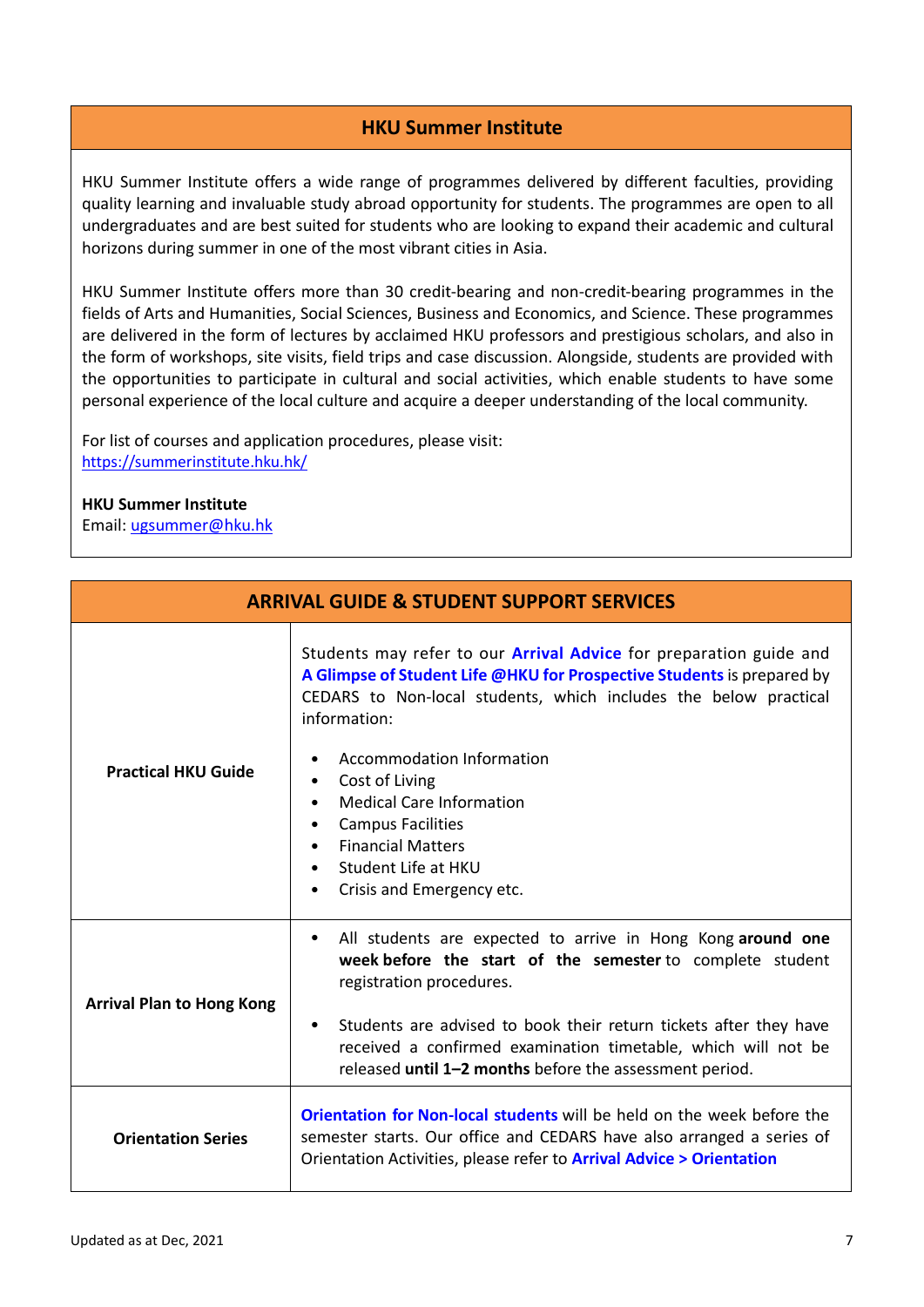| <b>Counselling &amp;</b><br><b>Psychological Services</b> | CEDARS – CoPE offers counselling and psychological services for free on<br>issues like studying and learning challenges, adjustment issues,<br>interpersonal relationships, personal development, emotional distress<br>and mental health concerns.<br>Students will benefit from talking to counsellors, who will guide you to<br>discover your personal attributes and strengths.<br>For more information and appointment making, please visit:<br><b>CEDARS-CoPE webpage</b> |
|-----------------------------------------------------------|---------------------------------------------------------------------------------------------------------------------------------------------------------------------------------------------------------------------------------------------------------------------------------------------------------------------------------------------------------------------------------------------------------------------------------------------------------------------------------|
| <b>Special Educational Needs</b><br>(SEN)                 | CEDARS SEN Support is the service unit for students with physical and<br>sensory disabilities, learning and developmental disabilities.                                                                                                                                                                                                                                                                                                                                         |
|                                                           | They provide comprehensive service and support to facilitate student's<br>university adjustment and learning.                                                                                                                                                                                                                                                                                                                                                                   |
|                                                           | More information can be found on <b>SEN Support.</b> If students wish to receive<br>additional support, please contact cedars-SEN@hku.hk                                                                                                                                                                                                                                                                                                                                        |

| <b>ACCOMMODATION INFORMATION</b>           |                                                                                                                                                                                         |  |
|--------------------------------------------|-----------------------------------------------------------------------------------------------------------------------------------------------------------------------------------------|--|
| <b>Application</b>                         | Students should make<br>online<br>application<br>through<br><b>CEDARS</b><br>Accommodation Office                                                                                       |  |
| <b>Accommodation</b><br><b>Information</b> | <b>Accommodation Information Link</b><br>For accommodation enquiries, please contact CEDARS Accommodation at<br>accommodation@cedars.hku.hk                                             |  |
| Fees & Charges                             | Fee for Students Residing in Residential Colleges & Non-hall housing                                                                                                                    |  |
| Room Types                                 | Most of the rooms are double room. Only St. John's College, Ricci Hall and<br>HKU Residential Colleges provide very limited single rooms.                                               |  |
| <b>Meal Information</b>                    | Some halls have compulsory meal plans, others do not (see link for<br>details). For those residents whose halls do not provide compulsory meal<br>plans, they can have meals on campus. |  |

| <b>ADDITIONAL VISA INFORMATION</b> |                                                                                                                                                                                          |  |
|------------------------------------|------------------------------------------------------------------------------------------------------------------------------------------------------------------------------------------|--|
| <b>Travel to Mainland China</b>    | Students need to apply for a separate tourist visa to Mainland China.                                                                                                                    |  |
|                                    | Students could make application through local Chinese Embassy before<br>arriving Hong Kong or visit China Travel Service (H.K.) Limited<br>(enquiry@ctshk.com) after arriving Hong Kong. |  |
| <b>Working in Hong Kong</b>        | Exchange students are <b>NOT</b> allowed to work in Hong Kong under Student<br>Visa conditions.                                                                                          |  |